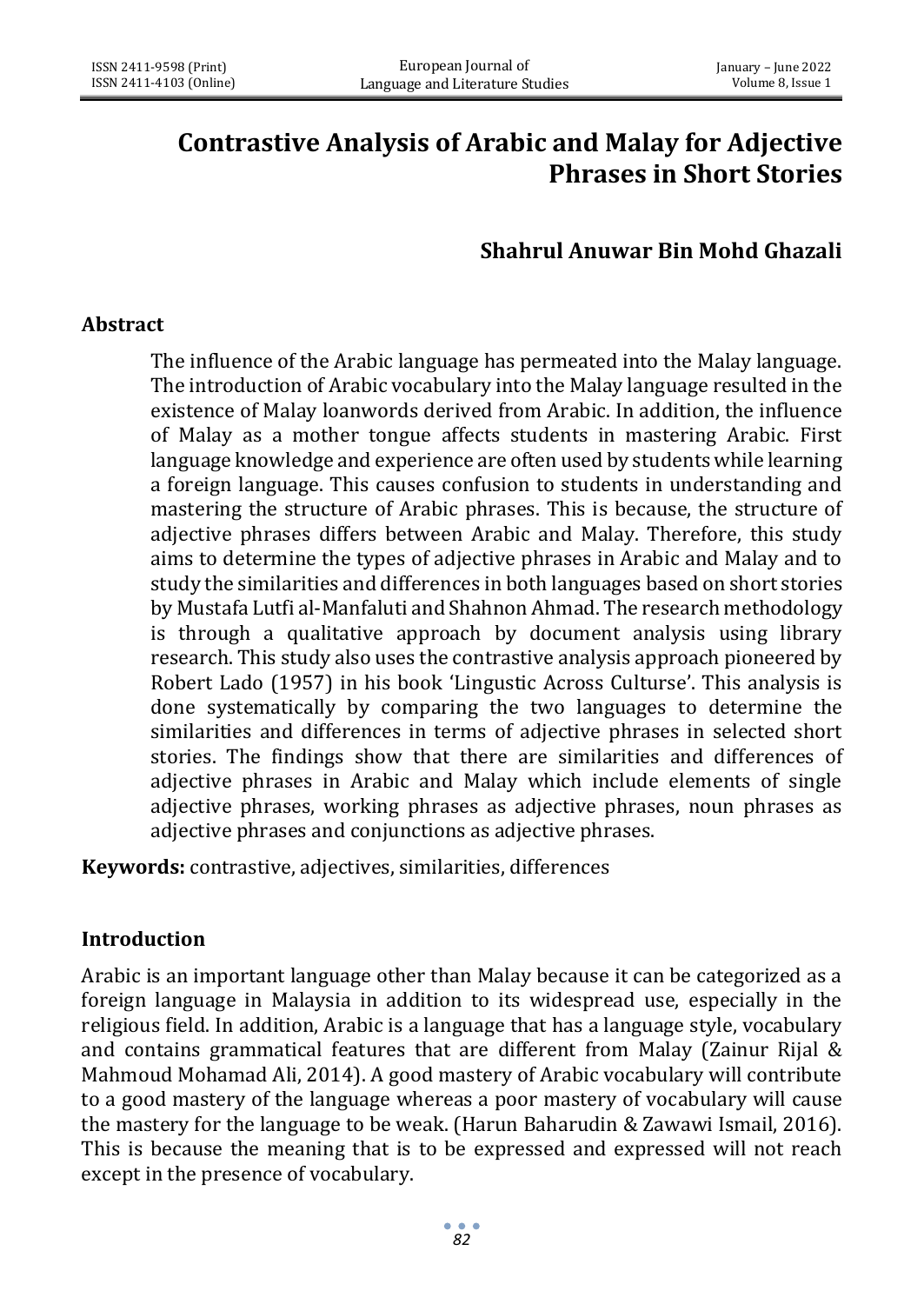Moreover, in Arabic the grammar is able to give various meanings and messages according to the wishes of the speaker and the writer. This is because, speakers and writers need to choose the use of good and most accurate grammar to describe the meaning and message to be conveyed. The success of a student in learning Arabic lies in the level of mastery in four language skills, namely writing skills, reading skills, listening skills and speaking skills. In foreign language learning students will use several strategies. Nevertheless, differences in the level of foreign language proficiency lie in the way language learning strategies are used (Kamarul Shukri Mat Teh et al., 2009). Thus, a student's level of proficiency in speaking lies at their level of education.

Apart from that, Malay is the main language in Malaysia. It is widely used in everyday community conversations, official functions, education and so on. Malay language is also a core subject in schools that requires every student to take the subject for the purpose of obtaining a certificate (Ministry of Education Malaysia, 1996). The content of Malay language subjects taught includes grammar. This grammar is a guide in learning the language because it is the most important aspect in constructing words and sentences.

The Malay language also produced many new words that were absorbed from other languages such as through colonization, religion and the influence of the Arabic language on the Malay language which had a great impact on the language system. In addition, the influence of foreign languages also has a lot of impact on the Malay language, especially in terms of vocabulary (Abdul Rauf, 2006). It also occurred in the development of the Arabic language. With the increase of vocabulary in both languages will increase the development and have their own characteristics. Foreign language effects, too, affect sound, vocabulary, word meaning, language style, as well as in syntactic, morphological and phonological contexts.

In this study, more focused on the Syntactic aspect. Syntax is a language subsystem that tells the relationship between sentences, phrases and clauses (Ahmad Khair, 2003). This means that syntactically related analysis will reveal phrase elements and sentence elements. Moreover, this syntax is referred to as an-Nahwu in Arabic which refers to the construction of words and sentences. Ilmu an-Nahwu in Arabic is a method that needs to be used to produce a meaning correctly. This method of an-Nahwu also needs to be mastered by one in learning Arabic. By using such methods, the Arabic language can be used correctly and able to understand the meaning of words and sentences (Mat Taib, 2017).

Apart from that, in Malay this syntax is related to the formation of sentences that require words. Syntax can be defined as a method in a language system for studying the form, structure, and construction or construction of sentences (Nik Safiah Karim et al., 2010). For Abdullah Hassan (2012), states that syntax is an element in forming words and sentences by arranging morphemes and words to produce one or more syntactic units called phrases. From the above definition it can be concluded that this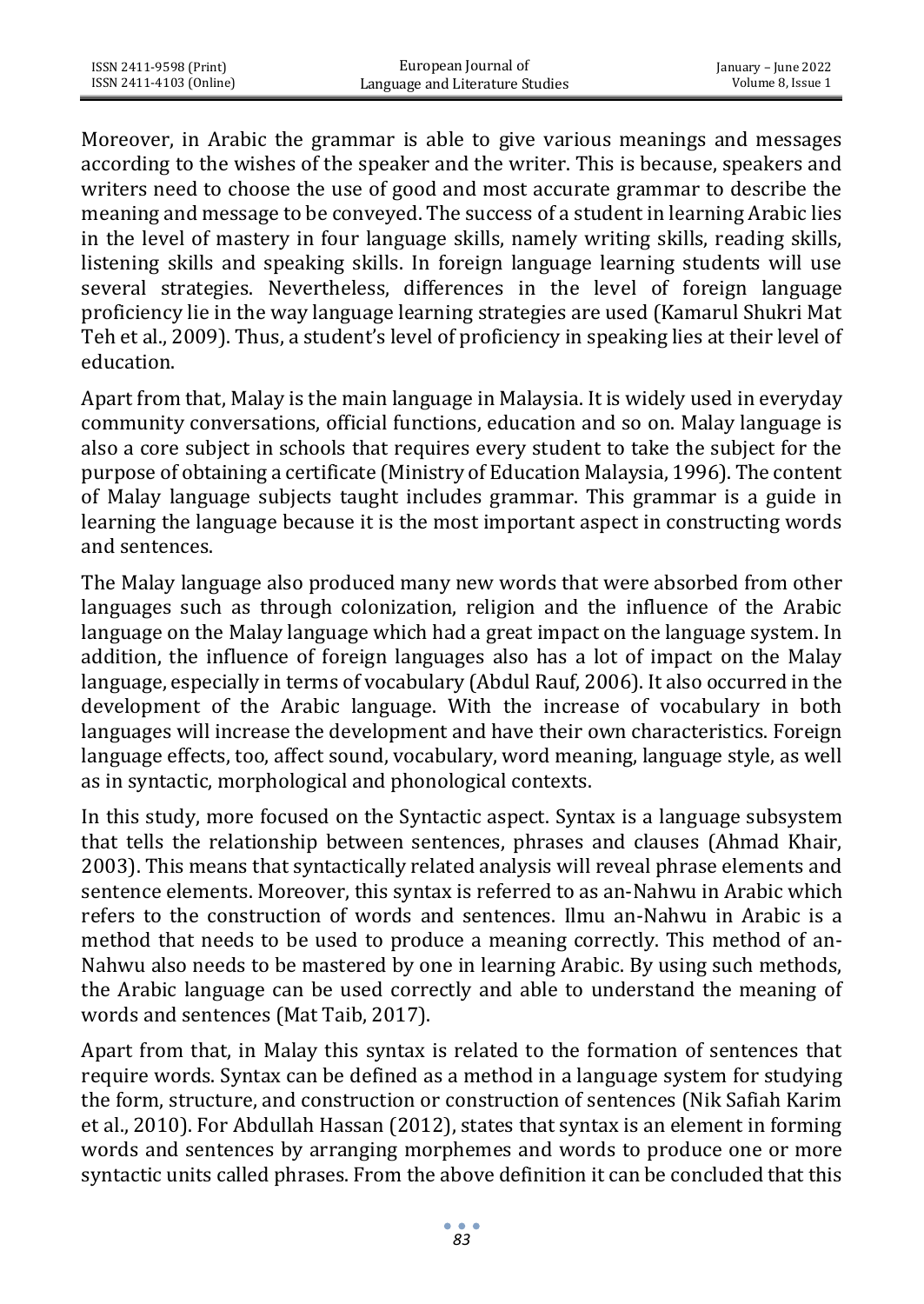syntax is a method in forming phrases, clauses and sentences by arranging word by word correctly.

The syntactic branch of Arabic covers various aspects of word classification including Isim, Fi'il, and Harf. As for the aspect of the word Al-Tarkib An-Na'ti, it is included in the group of Isim words. This is different from the classification of words found in the Malay language which contains several groups of words including noun phrases, working phrases, joint phrases, adjective phrases. In this case, Na'at means tabi '(the word that follows) which is mentioned to explain what it follows (matbu'nya) or to specialize it (Ibn Hisham, 2007). Whereas according to Musthofa Al-Gholaayaini (2009) Al-Tarkib An-Na'ti is a word pronounced after the isim to explain the state of the isim or the state of other isim related to it.

While in Malay, there are differences in the formation of Malay sentences which consist of subject and predicate. According to Za'ba (2000) the subject is an object that is "about what is said" while the predicate means a story that is "a specific mind states something about the object". Therefore, Predicates in Malay can involve elements of adjective phrases. This adjective phrase can be defined as an arrangement of words and sentences that can consist of one or more words provided that the words and sentences contain adjectives or adjectives as their core words (Nik Safiah Karim et al., 2010). Thus, an adjective phrase can be produced with one or two words that function as adjectives or adjectives as well as reinforcers in sentence predicates.

From the explanation of the definition above, the researcher found that in Arabic, adjective phrases are present in a single predicate type to complete a sentence while in Malay adjective phrases can be present in one or more words to complete a sentence. In relation to that, this study was conducted to produce reference material that can be used as a guide in the field of translation of Arabic with Malay. It can also provide facilities to students who learn foreign languages in Malaysia, especially the linguistic aspects related to adjective phrases which are the most important elements in a language unit.

# **Literature Research**

# **Contrastive Analysis Study of Arabic and Malay Language**

In the study of contrastive analysis, there are several scholars have implemented this study that compares between Arabic and Malay in the field of syntax among them, a study by Mohammad Baihaqi Hasni et. al (2017) related to the contrastive analysis of Arabic and Malay but in the aspect of gender usage (Muzak'kar and Muan'nas) among engineering students of Universiti Malaysia Pahang. This study focuses on the problems that occur due to confusion in determining the two types and forms of words that are classified among men and women. He has used a descriptive qualitative approach through tests that have been conducted on 30 students. The results show that the confusion and errors in determining the types of male and female words due to the words in Arabic are quite detailed on each word. In addition,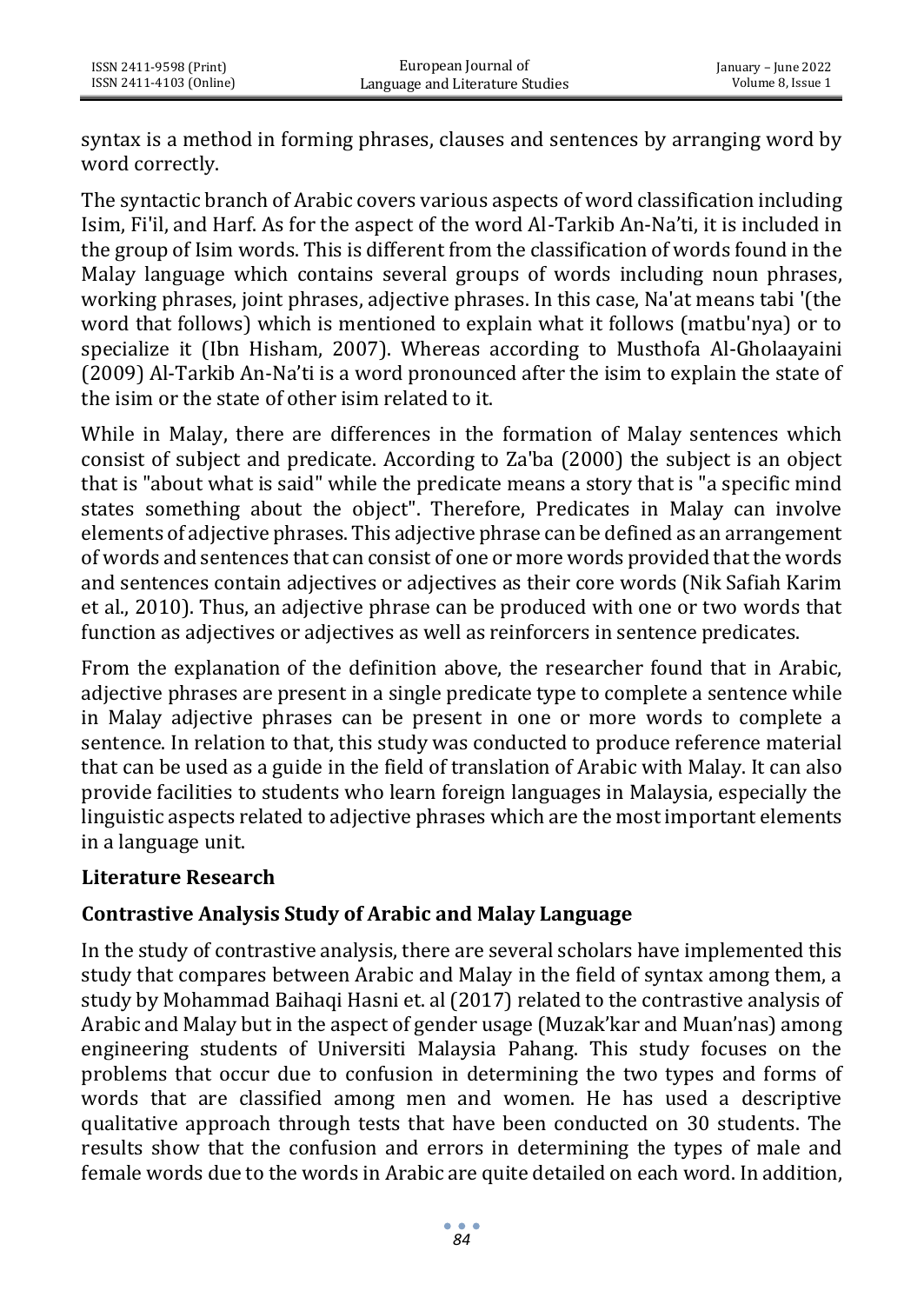the Malay language is also influenced by the society and culture of Arabic, however, the Malay language has its own language system that gives an impact in learning foreign languages.

Kamarul Shukri Mat Teh (2014) made a syntactic comparison study that is the relationship of intransitive verbs with objects in Arabic and Malay. He wanted to see how the similarities of verbs can be transitive in Arabic and Malay. The difference that exists is that in Arabic it usually receives a prefix or internal affix by adding a letter at the beginning or in the middle of a verb. While the transitive of verbs in Malay receives prefixes only or prefixes and suffixes only. However, transitive verbs in Arabic include two different objects from Malay which require the exact object. Therefore, the difference in the types of verbs in Arabic and Malay leads to the difference in the number of objects accepted by the verb.

Manakal Siti Aishah Ashaari (2004) has discussed the comparison of adjectives between Malay and Arabic. This study analyzes the forms and concepts of adjectives found in both languages. This comparison is done with the aim of analyzing the similarities and differences that exist in these two languages. However, he only touches on adjective word formation without looking at the adjective phrase aspect in the sentence. This encourages researchers to make research related to Arabic and Malay adjective phrases.

In addition, a study by Baharuddin Shahman (2012) has elaborated on some basic sentence structures in Arabic and Malay. This study aims to look at the formation of basic sentence structure in Arabic and Malay and identify the similarities and differences between the two languages. researchers also provide methods and techniques that are easier to understand and master in learning Arabic.

In addition, a study by Muhammad Luqman Ibnul Hakim Sa'ad et. al (2014) next is related to the translation of Arabic prepositions (Arabic joint phrases) into Malay that can influence in terms of meaning, structure and function in grammar. His study was to see how Arabic prepositions influence the context of sentences in Malay. This is because, Arabic prepositions are able to give various meanings in a sentence. The preposition in Malay is a noun phrase or known in Arabic as Harf Jarr. He has used a descriptive qualitative approach as a research methodology by analyzing several text samples from the Arabic novel "Masrur wa Makrur" by Ahmad Bahjat. The results show that the preposition in Arabic is almost the same as in Malay. Nevertheless, prepositions in Arabic are more broad in semantic aspects for example, the letter (من ( which carries meanings such as between, against, from, because and except.

Ghazali Yusri (2000) conducted a study on the contrastive analysis between Malay and Arabic based on the concept of sentence connectors and pre -clause words. The purpose of this study is to identify the similarities and differences between sentence conjunctions and pre -clauses in Arabic and Malay. This study also wants to find out the difficulties faced by students while learning it. He also suggested that a study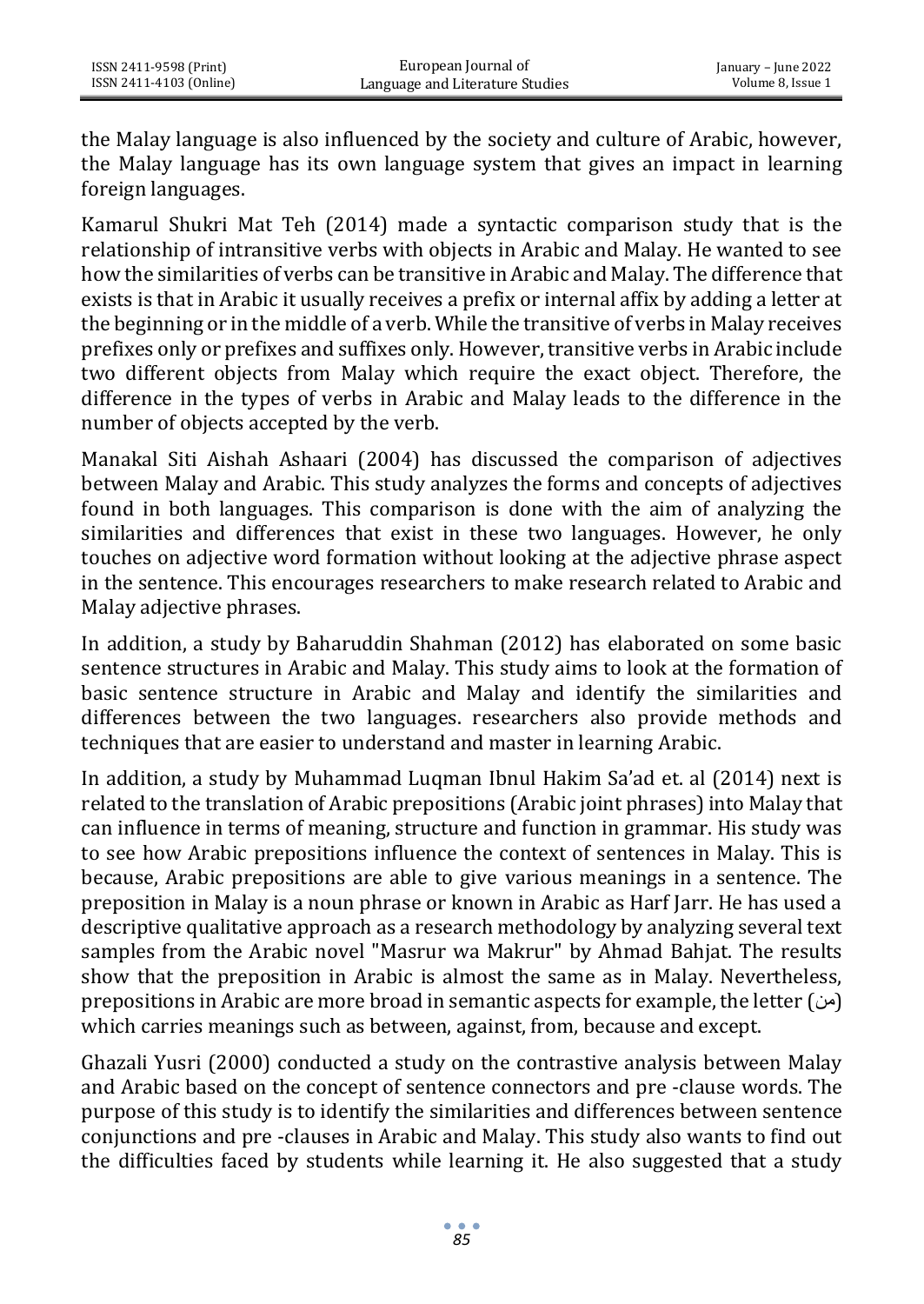related to teaching and learning based on contrastive analysis can be conducted as a way to reduce confusion and difficulty of students in learning Arabic.

Based on the example of the study is more focused on the use of gender, noun phrases, and personal pronouns while the problems faced among students also involve adjective phrases and backup phrases in Arabic and Malay. However, there are still no studies related to contrastive analysis of adjective phrases and backup phrases in both languages. Therefore, the researcher took the opportunity to make a study related to adjective phrases to help students whether Malaysian students or foreign students.

#### **Research Methodology**

This contrastive analysis approach is used to compare two different languages, namely Arabic and Malay. According to Jacek Fisiak (1981: 1) states that contrastive analysis is used as a linguistic system related to two or more languages to obtain similarities and differences between the languages. According to linguist Carl James (1980: 3) also defines that this contrastive analysis is a guide in linguistics for the purpose of analyzing two languages with which the two languages can be compared.

Based on the definition of the above figure it can be concluded that contrastive analysis is a comparison based on linguistic features between two different languages and comparable languages. It also aims to identify the similarities and differences between the two languages through comparisons. This approach also facilitates language teachers in the process of teaching and learning to students in learning a foreign language as a second language.

Therefore, this study uses the contrastive analysis approach developed by Robert Lado (1957). Researchers use this approach as a guide to analyze data based on adjective phrases in Arabic and Malay. In this regard, Robert Lado (1957) proposed the following steps of contrastive analysis:Langkah pertama:

- 1. Gather the best information about the relevant languages. Information and data should contain phonological, morphological, syntactic and semantic aspects. The information should also include meaning, form and distribution.
- 2. The second step: The information and data must be collected in one study, this makes a linguistic researcher should include all aspects and structures while analyzing the language with scrutiny.
- 3. The third step: The researcher needs to compare between two languages based on structure with structure and pattern with pattern.Kajian analisis kontrastif yang akan dijalankan ke atas frasa adjektif bahasa Arab dan bahasa Melayu melibatkan langkah-langkah berikut :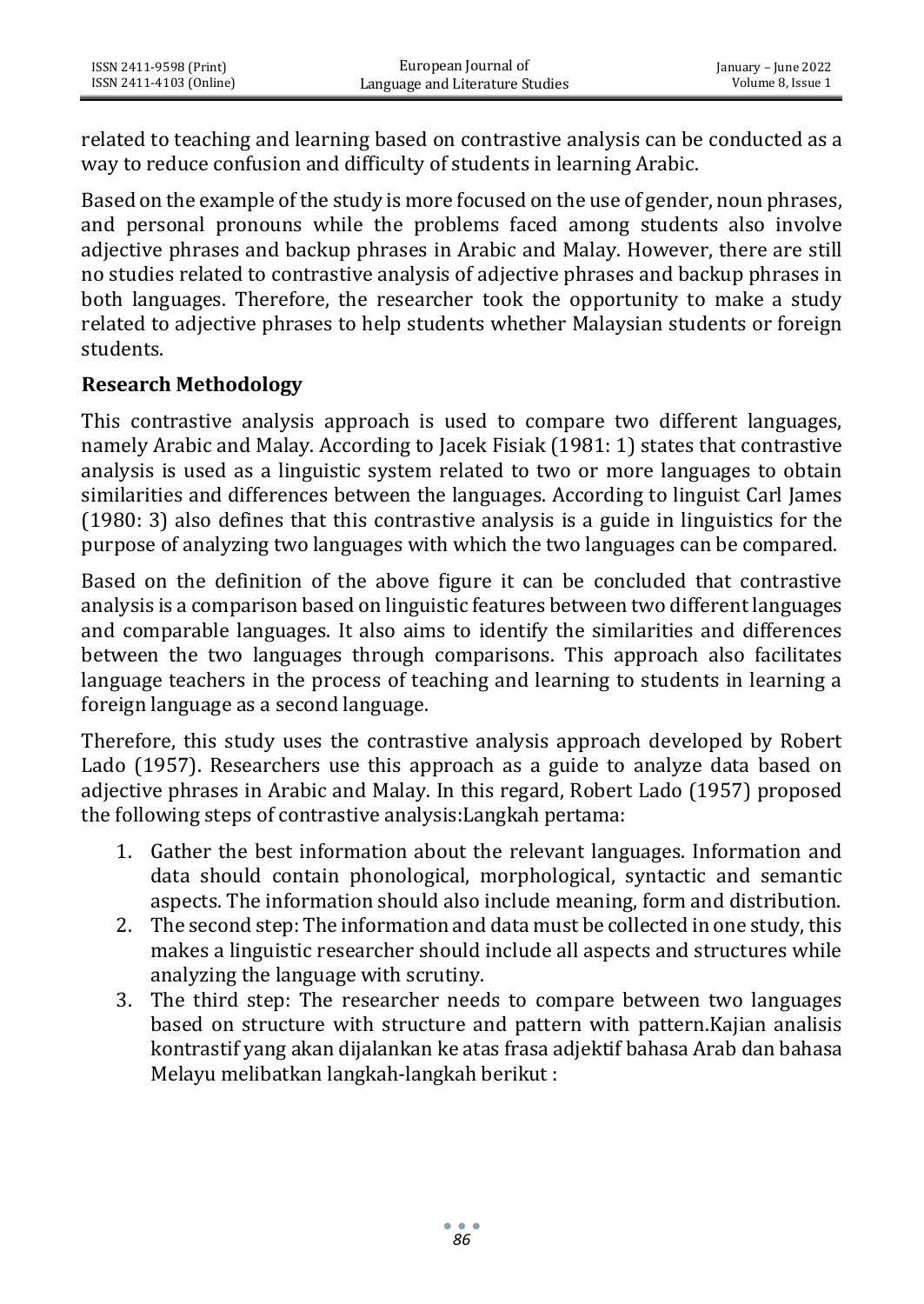## *Table 1*

*Methods of Data Analysis*

| <b>Number</b> | <b>Study Questions</b>                                         | <b>Analysis</b>  |          |
|---------------|----------------------------------------------------------------|------------------|----------|
|               | What are the types of adjective phrases in Arabic and Malay    | Adjective        | phrases: |
|               | in the selected short stories?                                 | Arabic and Malay |          |
|               | What are the similarities and differences of adjective phrases | Adjective        | phrases: |
|               | in Arabic and Malay in the selected short stories?             | Arabic and Malay |          |

Based on table 3.2, the data for the two research questions are using sentence samples for analysis. Each sentence in the Arabic short story text is translated before being analyzed. Each sentence in the short story text studied will be analyzed using adjective phrases guided by the model of Robert Lado (1957).

## **Findings**

# **Similarities and differences of Arabic and Malay adjective phrases in the short story "An-Nazarat" and the short story "Debu Merah"**

A comparison of the similarities and differences of Arabic and Malay adjective phrases in both short stories can be seen in the following table;

# **Similarities and differences between Arabic and Malay Single Adjective Phrases**

*Table 1 Single adjective phrases*

| Arabic language                                               |       |             | Malay language                                                      |
|---------------------------------------------------------------|-------|-------------|---------------------------------------------------------------------|
| فطرقت الباب طرقًا خفيفًا<br>(Madinatul<br>Suadah<br>1990:176) | dalam | An-Nazarat. | Dia terlalu kecewa<br>(Di Tengah Keluarga dalam Debu Merah, 2005:7) |

Table 1 shows the similarities and differences of adjective phrases in Arabic and Malay sentences. Based on a sample of Arabic verses, this verse is in the form ( الجملة الفعلية (because this verse begins with the verb (طرقت). Na'at (نعت) in this verse is Na'at (الفعلية Mufrad which is (اًخفيف (located at the end of the verse. It becomes Na'at Mufrad because its form is not total or shibh total. While Man'ut (طرقًا) is (طرقًا) which is also maf'ul mutlaq (مفعول مطلق) in the verse. In this case, (خفيفًا) becomes Na'at (مفعول مطلق) (because of its Man'ut (طُرقًا) din the form of nakirah. Therefore, the words (خفيفًا) and (طُرقًا) can be according to gender and number as well as nakirah to form Na'at Mufrad (النعت المفرد ).

Based on the above verse, this verse is a noun phrase because it is preceded by the word 'he' which is pronounced as a noun. It is also the subject of the verse. The presence of an augmentative word in a sentence i.e. the word 'too' becomes a marker to the presence of an adjective or adjective. The adjective in this verse is the word 'disappointed' which indicates the attribute to the subject i.e. the word 'he'. Thus, the word 'too much' can be an amplifier in an adjective phrase.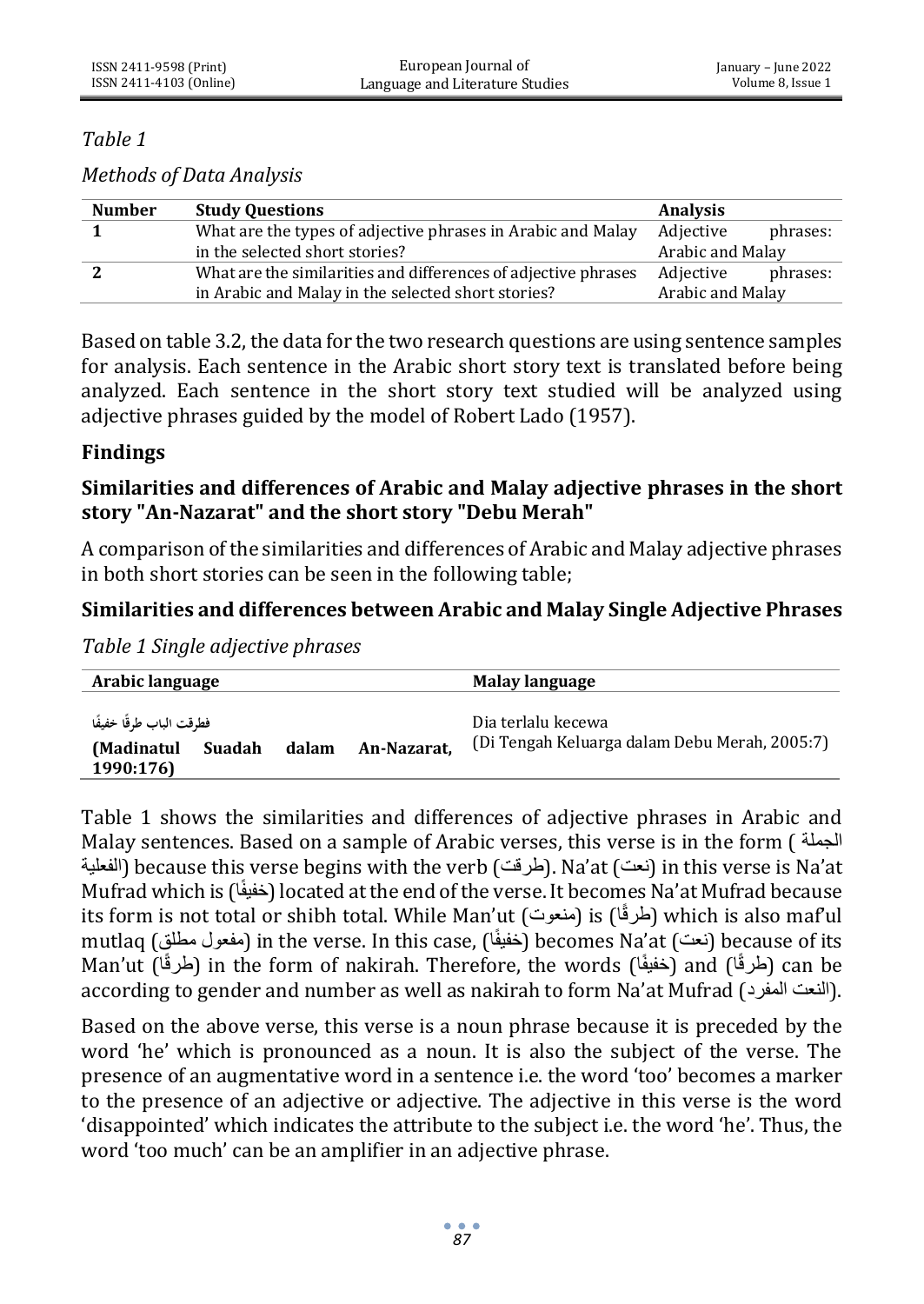There is a similarity in the function of a single adjective phrase in Arabic sentences and Malay sentences. Both sentences use singular adjectives, namely the words (خفيفًا) and 'disappointed'. While the difference can be seen in the Malay sentences that use the word amplifier in the adjective phrase that is the word 'too'. Adapaun in the Arabic verse does not include the word amplifier (اسم التفضيل).

## **Similarities and differences between Noun Phrases as Adjective Phrases in Arabic and Malay**

*Table 2 Noun phrases as adjective phrases*

| Arabic language                                                                 |             | Malay language                                                                                |
|---------------------------------------------------------------------------------|-------------|-----------------------------------------------------------------------------------------------|
| وقف على بابَا شيخٌ هو أشبه الأشياء<br>dalam<br>Suadah<br>(Madinatul<br>1990:70) | An-Nazarat. | Tenaga kerbau yang bertanduk songsang<br>Terpokah dalam Debu Merah,<br>(Gelungnya<br>2005:20) |

Table 2 shows the similarities and differences of adjective phrases in Arabic and Malay sentences. Based on a sample of Arabic shows the sentence in the form ( الجملة الفعلية (because this sentence consists of verbs (الفعل - وقف). Na'at in the verse is Na'at Total Ismiyyah (المو أشبه الأشياء الأشباء المع ). Na'at Total Ismiyyah consists of mubtada (هو khabar (األشياء أشبه (in the form of makrifah which carries a specific meaning. While Man'ut (شيخٌ ) is (خنوت) in the verse. In this case, (هو أشبه الأشياء ) becomes Na'at because of Man'ut (منعوت) in the form of nakirah (مُشبه الأشباء). Therefore, (الشبه الأشبه الأشبه أشبه الشبه الشبه ال to Man'utnya (شيخٌ) in the form of Na'at Total Ismiyyah.

In the Malay sentence, the subject is the noun phrase 'tenaga kerbau', while the predicate is the noun phrase 'yang bertanduk inverted' which means that the buffalo horn has two horns. The word 'yang' in the sentence is a conjunction to connect the subject and the predicate. In noun phrase sentences there is the word 'inverse' which is present as an adjective or adjective to the noun 'horned'. This adjective is also an illuminating element to the noun. This predicate phrase is present in the main clause. This adjective is present after the noun phrase. Thus, adjective phrases can be descriptive to noun phrases.

There is a similarity in the function of noun phrases as adjective phrases between the two languages, that is, must include nouns that are adjectives in Arabic and Malay sentences. In Arabic sentences the noun phrase is (هو أشبه الأشياء) while in Malav it is 'reverse horn'. Both of these noun phrases become adjective phrases in sentences. In addition, the difference can be seen in Malay sentences there is the addition of the conjunction "yang" in the sentence to connect the subject and predicate (adjective phrase). It differs from the Arabic verse in that there is no addition of "yang" between na'at and man'ut.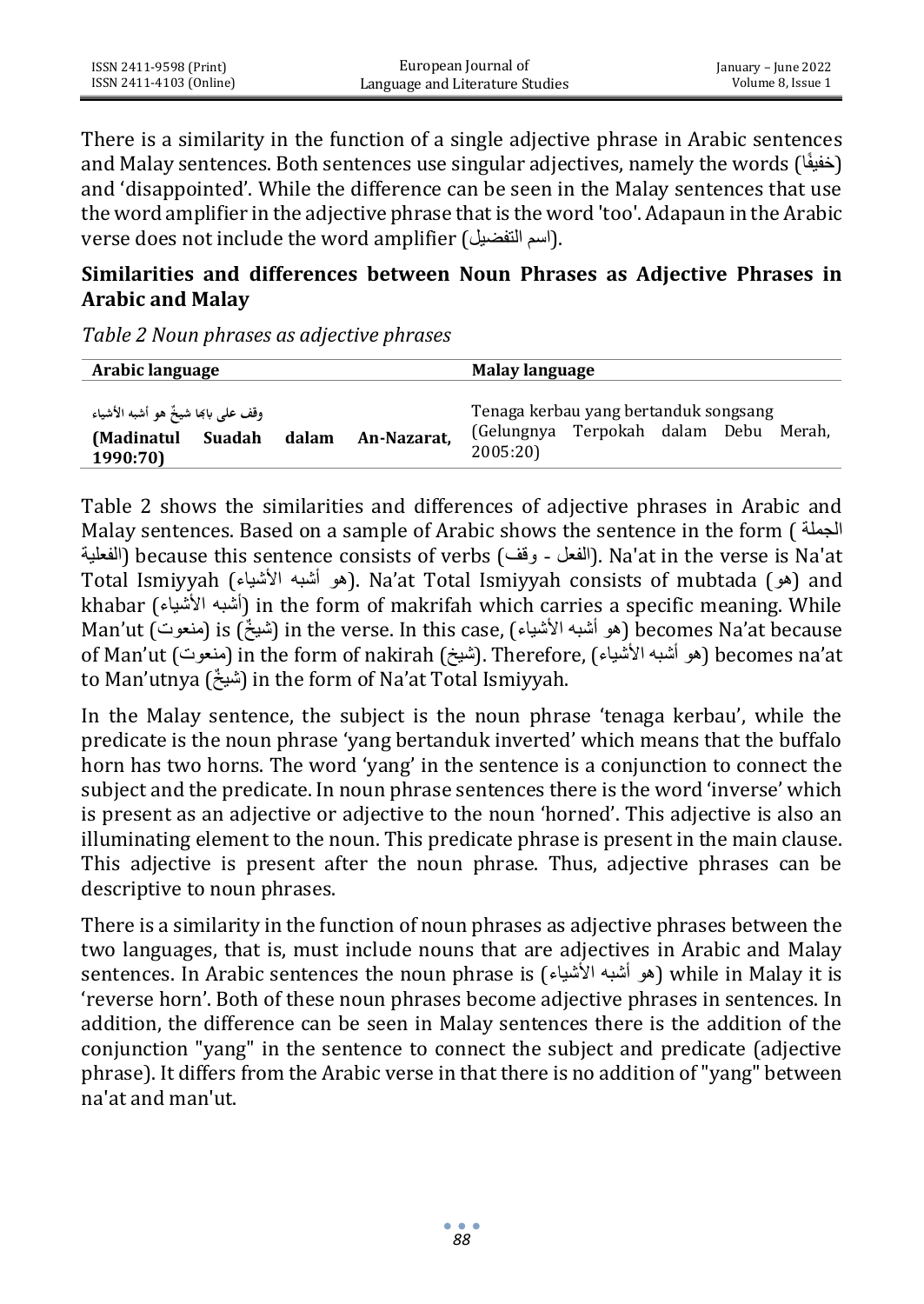#### **Similarities and differences between Working Phrases as Adjective Phrases in Arabic and Malay**

*Table 3 Working phrases as adjective phrases*

| Arabic language                                                                                 |             | Malay language                                                               |  |
|-------------------------------------------------------------------------------------------------|-------------|------------------------------------------------------------------------------|--|
| رأيت سكانها مكبين علمي اعمالهم ولا متبطِّل يتثائب<br>(Madinatul<br>Suadah<br>dalam<br>1990:176) | An-Nazarat, | Ibu hanya pandai menangis<br>(Di Tengah Keluarga dalam Debu Merah,<br>2005:1 |  |

Table 3 shows the similarities of adjective phrases in Arabic and Malay sentences. Based on the Arabic language sample shows the verse in the form (الفعلية الجملة (because this verse begins with Fi'il which is (رأيت). Na'at in the verse is Na'at Total Fi'liyyah (يتثائب), Na'at Total Fi'liyyah consists of Fi'il (يتثائب ) and Fa'il (همير - هو - شمير). While Man'ut (منعوت) (is (منعوت ) in the verse. In this case, (يتثائب ) becomes Na'at because Man'ut (منعوت ) is in the form of nakirah. Therefore, (يتثائب) becomes na'at to Man'utnya (متبطل) in the form of Na'at Total Fi'liyyah.

In the Malay language sample, the subject is the noun phrase which is 'Ibu hanya', while the predicate is the working phrase which is 'pandai menangis'. In the working phrase sentence there is the word 'clever' which is present as an adjective or adjective to the verb 'cry'. This adjective is also an illuminating element to the verb. This predicate phrase is present in the main clause. Thus, adjective phrases can be descriptive to working phrases.

There is a similarity in the function of a working phrase as an adjective phrase between the two languages that is, must include the verb that is an adjective in the sentence. In Arabic sentences the verb is the word (يتثائب (while in Malay it is the word 'cry'. Both of these words are verbs that are adjectives in the verse. Moreover, differences can be seen in the verbs in the Arabic verse (يتثائب (which combine the verb (فعل (with the pronoun (فاعل (in its adjective. While in the Malay sentence there is no addition to the verb "cry".

## **Similarities and differences between Adjective Phrases in the form of Arabic and Malay Conjunctions**

*Table 4 Adjective phrases in the form of conjunctions*

| Arabic language                                                                               | <b>Malay language</b>                                                          |
|-----------------------------------------------------------------------------------------------|--------------------------------------------------------------------------------|
| يضع الكاتب القصص الخيالية لنشر رأي من الآراء<br>(Madinatul Suadah dalam An-Nazarat, 1990:176) | Menikah dengan orang putih<br>(Di Tengah Keluarga dalam Debu<br>Merah, 2005:2) |

Table 4 shows the similarities of adjective phrases in Arabic and Malay sentences. Based on the Arabic sample, the sentence is in the form (الفعلية الجملة (because this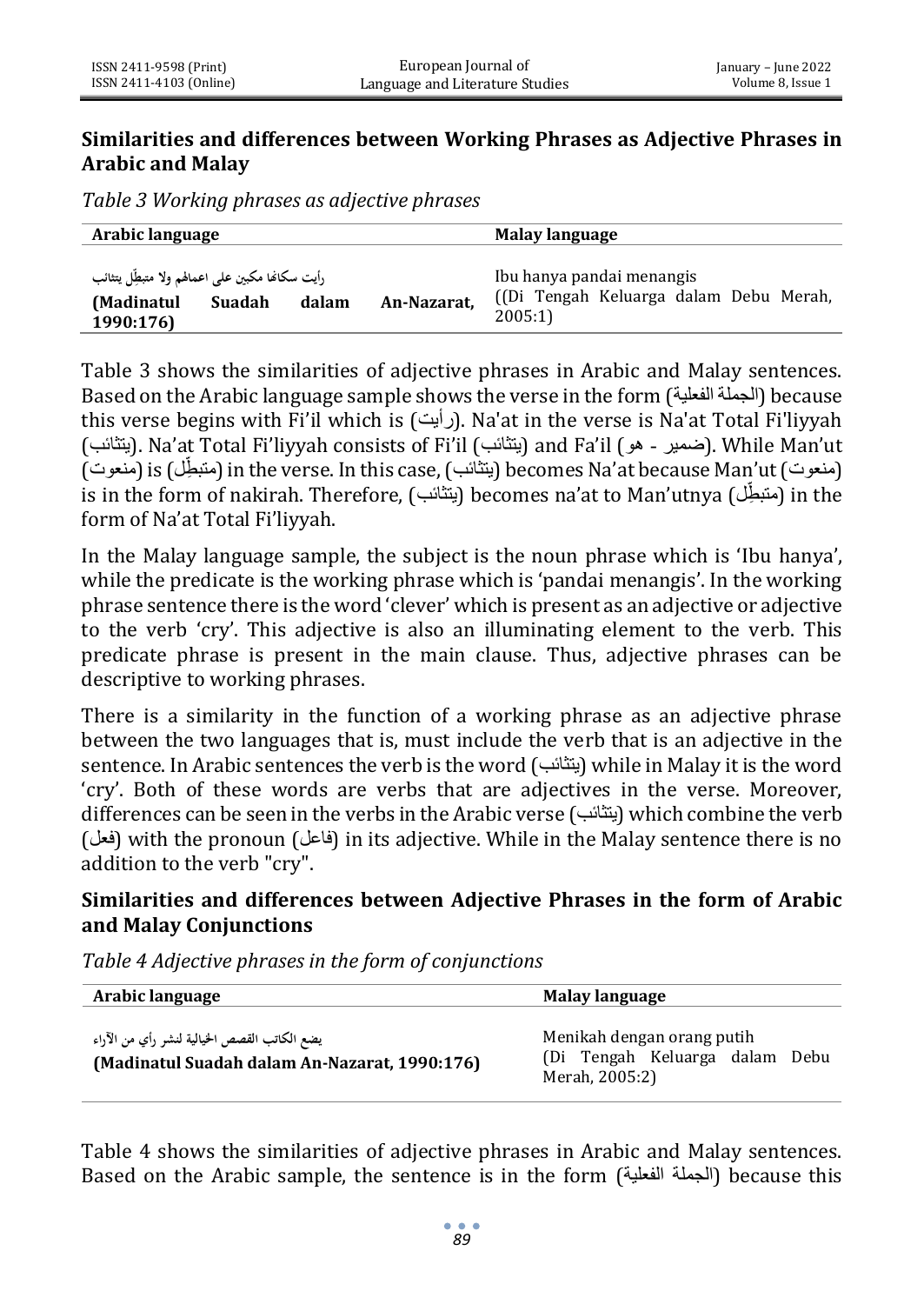sentence consists of the verb (نعت). Na'at (نعت) in this verse is Na'at Syibhul Total which is (من الآراء). This verse (من الآراء) consists of hurf jar (من الآراء) and Isim Majrur (الآراء While Man'ut (منعوت) in this verse is the word (رأي). The word (رأي) becomes Man'ut (منعوت (because the word is nakirah. In this case, the word (اآلراء من (becomes Na'at (نعت) to the man'utnya (رأي). Therefore, (من الآراء) and (نعت) can be according to gender and number as well as nakirah to form Na'at Syibhul Total (نعت شبه الجملة).

As for the example of a Malay sentence, this sentence begins with a verb which is the word 'menikah' and the conjunction of the word 'dengan'. This conjunction needs to be placed in the sentence to form an adjective phrase. The adjective in this verse is the word "white". Thus, the conjunction 'with' and the noun phrase 'white people' meaning "white people" are combined to form a conjunction in the adjective phrase.

There is a similarity in the function of the conjunction in the adjective phrase between the two languages, that is, in the sentence of the adjective phrase in Arabic and Malay both use the conjunction that is the word 'min  $(\omega)$ ' and the word 'with'. The presence of a conjunction in a sentence indicates the presence of an adjective after it.

#### **Summary**

Based on the analysis of the types of adjective phrases in Arabic and Malay, the researcher can conclude that there are adjective phrases in Arabic and Malay short stories. The following is shown in the table of types of adjective phrases in Arabic and Malay;

| <b>Things</b>                                 | Number of sample sentences of Arabic and<br>Malay adjective phrases |                |
|-----------------------------------------------|---------------------------------------------------------------------|----------------|
|                                               | Arabic language                                                     | Malay language |
| Single adjective phrase                       | 12                                                                  | 11             |
|                                               |                                                                     |                |
| Adjective phrases as noun phrases             |                                                                     | 3              |
| Adjective phrases as working phrases          | 7                                                                   | 5              |
|                                               |                                                                     |                |
| Adjective phrases in the form of conjunctions | 9                                                                   | 4              |
| Amount                                        | 31                                                                  | 23             |

Table 5 Summary of sample sentences of adjective phrases in Arabic and Malay

A comparison of the sample of adjective phrase sentences in these two languages shows that the Arabic sample recorded the highest number of sentence samples which is 31. While for the sample sample of Malay sentences which is 23. Based on the aspects studied by the researcher, only 31 Arabic sentences and 23 sentences were found. Malay.

In addition, based on the analysis of similarities and differences of adjective phrases in Arabic and Malay, the researcher can conclude that there are similarities and differences of adjective phrases in Arabic and Malay short stories. Among the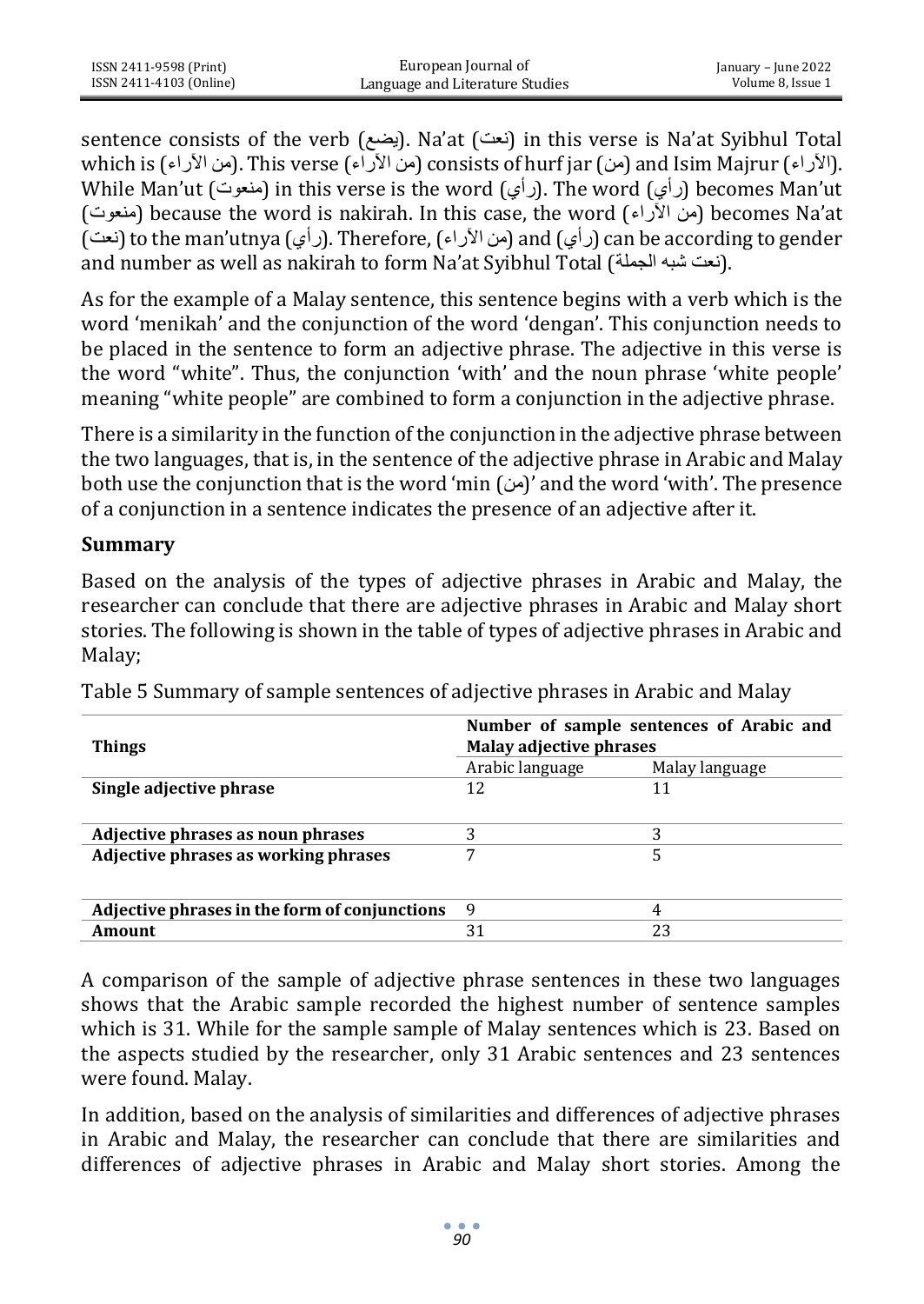similarities of Arabic and Malay adjective phrases is the similarity of singular adjective words. Both languages use only one word on adjectives. Arabic adjective phrases do not use augmentative and auxiliary words in single adjective phrases compared to Malay.

In addition, differences can also be seen in terms of noun phrases as adjective phrases in sentences. Similarities can be seen where both languages use noun phrases in making adjective phrase sentences. While on the aspect of working phrases as adjective phrases, similarities exist in both languages when using verbs as adjectives in sentences. The difference can be seen in Arabic sentences that have two words in the verb. Finally, for the aspect of adjective phrases in the form of conjunctions, similarities exist in both languages when using conjunctions in adjective phrases.

#### **Discussion**

A study conducted by Mariyati Haji Mohd Nor (2015), entitled "Contrastive Analysis of Adjective Word Formation in Malay and Spanish". This study is a qualitative study of document text analysis. The purpose is to compare the formation of adjectives in Malay with Spanish. This study is different from the study conducted by the researcher but this study also analyzes the data in syntactic aspect. In this case, the researcher studies the syntactic aspects similar to the study conducted by the researcher. This study also uses the model presented by Lado (1957) just as the researcher used this model to make an analysis of two different materials. The research materials used in this study are from books, journals and magazines.

According to Miftahur Rohim (2013) in his study, contrastive analysis is a method used to compare two or more languages to obtain similarities and differences. Indonesian and Arabic have differences in characteristics and structure based on the way the language is formed. To get the shape of the structure of the two languages can be proven by comparing the two languages. In this study, the researcher made a study by comparing Indonesian and Arabic based on time, number, and persona. Therefore, the problem seen in this study is the difference in the form of Indonesian and Arabic vocabulary based on tense, number, and persona. This study is different from the study conducted by the researcher but this study also analyzes the data in syntactic aspect. In this case, the researcher studies the syntactic aspects similar to the study conducted by the researcher.

The approach used by the researcher in this study includes theoretical and methodological approaches. In theory, this study uses a contrastive analysis approach, while methodologically this research uses a comparative descriptive approach. There are 3 steps in this study namely data collection, data analysis and data analysis results. The results of the study also cover the similarities and differences of BI and BA vocabulary based on tense, amount, and persona. Based on the aspect of time in BI there is additional description of time on the words have been, already and past while in BA the description of time is mentioned in the vocabulary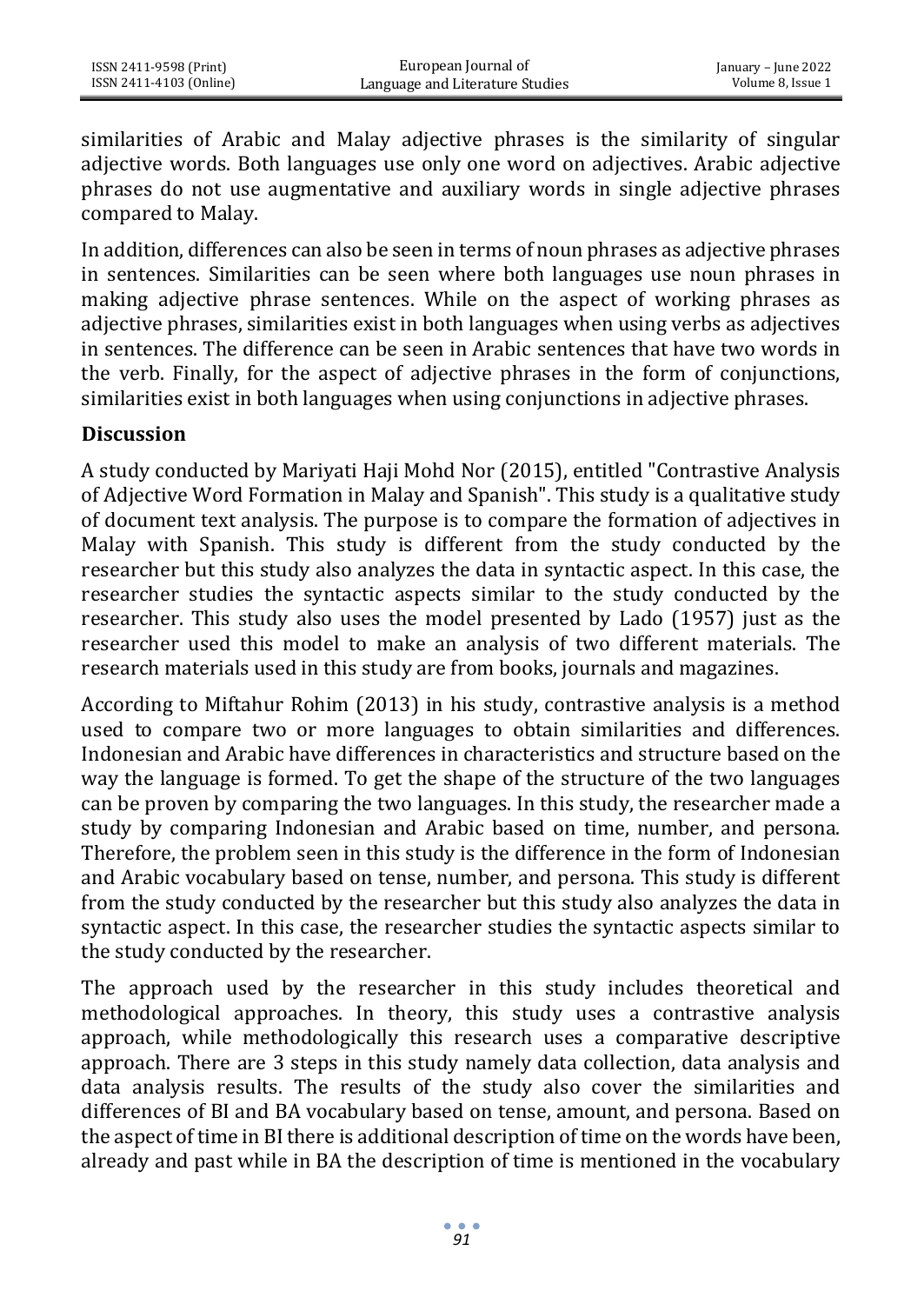| ISSN 2411-9598 (Print)  | European Journal of             | January – June 2022 |
|-------------------------|---------------------------------|---------------------|
| ISSN 2411-4103 (Online) | Language and Literature Studies | Volume 8. Issue 1   |

used, such as [fa'ala] 'already worked' and [żahaba] 'has gone'. In addition, for the aspect of number in BI there are singular and plural numbers. The singular is addressed to nouns, such as 'one seat' and 'one car', while the plural is repeated or denoted, such as 'many friends'. In addition, in terms of persona, the form of vocabulary in BI and BA consists of three parts, namely (1) the first person, (2) the second person, and (3) the third person, such as the vocabulary I/I [anâ]/[tu] , our vocabulary and we [nahnu], you [anta], you [antum], his vocabulary [huwa/hiya], and they [hum]. From the results of the study it can be concluded here that the forms of vocabulary in BI and BA based on tense, number, and persona have similarities and differences in their respective morphological contexts.

While in the study by Safiruddin Muhamad (2009) which is related to the study of contrastive analysis on the structure of the combination of clauses in words in English and Indonesian. The purpose of this study was to identify the merging structure between clauses with words in English and Indonesian. It also aims to find out the similarities and differences of clauses and words in English and Indonesian. In this study, the researcher collects data through document analysis or literature review. The process of retrieving or collecting data and the use of source materials is limited to sources that include standard and all linguistic data taken from literature sources is limited to its importance to the purpose and objectives of research which includes its use in English and Indonesian.

Meanwhile, in the process of data processing in this study using a distributional method with the technique of decomposing or dividing the elements directly which describes the construction of the merging of clauses in the predicate sentences in English and Indonesian. This research process begins with the process of collecting data from each of the languages to be studied, namely data from English and Indonesian, especially about the predicate sentences. The data that has been collected is then analyzed and described in accordance with the linguistic elements and according to the standard rules of the grammar of the two languages. From this research, it is found that the construction of callus combination in English and Indonesian predicate sentences has 4 (four) similarities and 2 (two) differences. The similarities and differences in question are the similarities and differences that exist that are reviewed from the syntactic point of view of the two languages. The similarities and differences are the core or subject of discussion in this scientific work.

In a previous study conducted by Risa Mutafariha, (2015) entitled "Contrastive Analysis of Indonesian and Bahasa Malaysia Vocabulary in Upin and Ipin Animated Films" also analyzed the text. Contrastive analysis is a branch of linguistics that is used to compare two or more languages to obtain differences or similarities in form and meaning. Bahasa Indonesia and Bahasa Malaysia have differences and similarities in the form and meaning of the language. This is because both languages originated and developed from the Malay language. This study proves that between Indonesian and Malay have differences and similarities in meaning. The summary of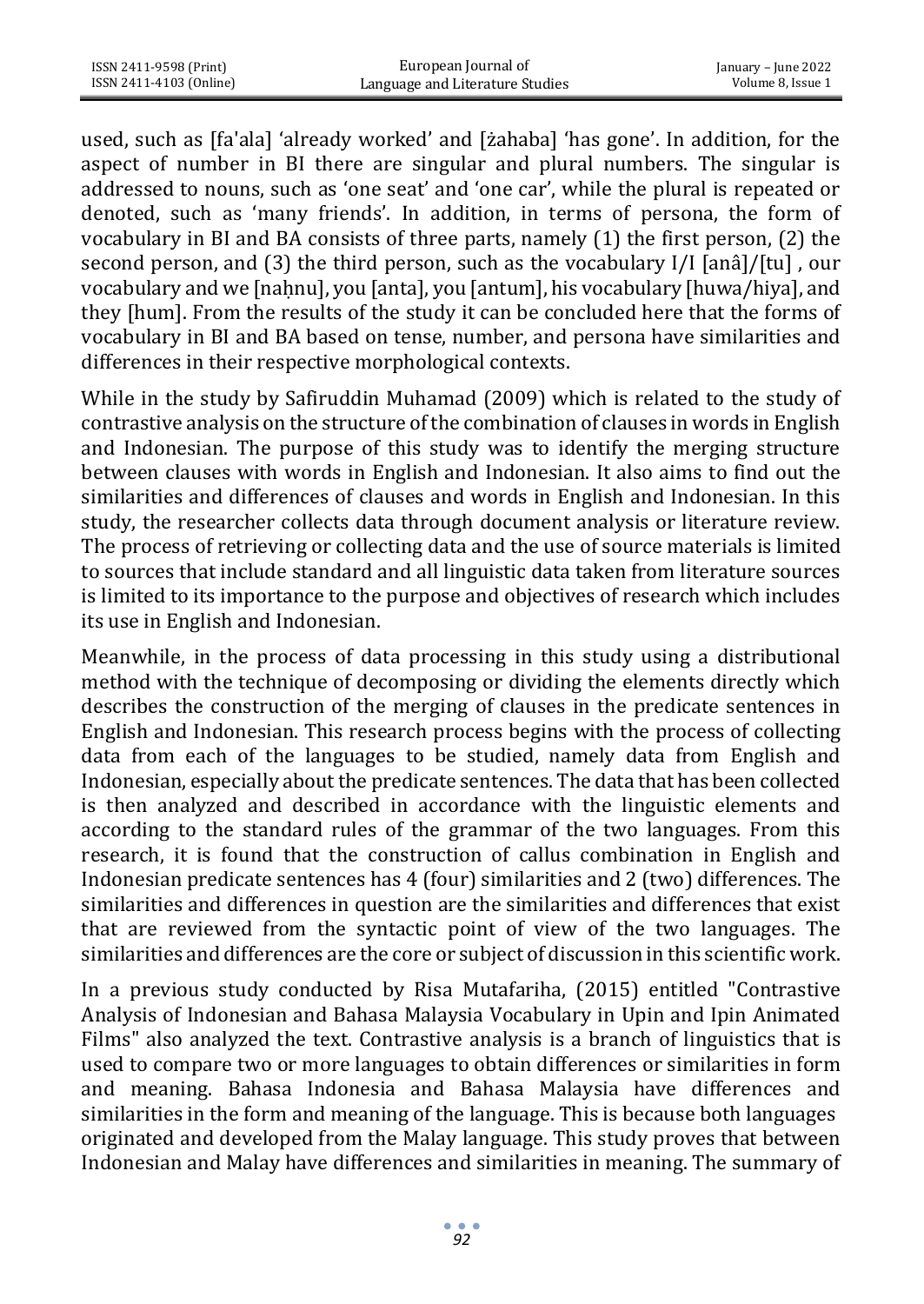the problem in this study, namely (1) how there is a vocabulary with the same form and meaning between Bahasa Indonesia and Bahasa Malaysia, (2) how there is a vocabulary with the same form and meaning between Bahasa Indonesia and Bahasa Malaysia, (3) how there is a vocabulary which is the same form but different meaning between Bahasa Indonesia and Bahasa Malaysia, and (4) how there is a vocabulary whose form is different but the meaning is the same between Bahasa Indonesia and Bahasa Malaysia. The purpose of this study, namely (1) to describe vocabulary whose form and meaning are the same between Indonesian and Bahasa Malaysia, (2) to describe vocabulary whose form and meaning are similar between Indonesian and Bahasa Malaysia, (3) to describe vocabulary whose form and meaning are the same but the meaning differs between Indonesian and Malay, and (4) describes vocabulary whose form is different but the meaning is the same. The approach used in this study is a contrastive linguistic approach. The method used to collect data is refer, the technique used is note technique. The steps of this study are based on three levels, namely (1) the level of data preparation, (2) the level of data analysis, and (3) the level of presentation of data analysis results. The methodology used to obtain the results of data analysis is formal and informal methods. The results of this study include Indonesian and Bahasa Malaysia vocabulary with the same form and meaning, Indonesian and Bahasa Malaysia vocabulary with similar form and meaning, Indonesian and Bahasa Malaysia vocabulary with the same form but different meanings, and Indonesian and Bahasa Malaysia vocabulary with the shapes are different but the food is the same.

The study conducted by Neni Puspowat (2017) also uses contrastive analysis in examining grammatical problems that focus on the comparative study of Arabic majhul fi'il sentences and English passive voice, using the method of contrastive analysis. The background of the sentences fi'il majhul and passive voice is a linguistic error, which is an error in understanding the grammar of Arabic and English sentences. The purpose of this study is to provide an overview of the form of passive sentences in Arabic and English and to know the differences and similarities as well as the difficulties in these sentences and their implications in learning Arabic. The approach used in this research is a qualitative approach, while the type of analysis is document analysis (library research) that is data collection in this study using the library method that is in the entire research process from beginning to end using all library sources relevant to the problem being researched by author. Data were analyzed using descriptive methods. Contrastive Analysis is an activity to compare the structure of language that creates the differences and similarities of the two languages. From the results of the study, several results can be identified, including: (1) Between the two languages, Arabic is a complex language in grammatical order compared to English. (2) Between the similarities and differences between the sentence fi'il majhul and the sentence passive voice, the differences are known to be more than the similarities. (3) Learning fi'il majhul in Arabic is not just a theory, but in the presentation requires a method to facilitate the learning process.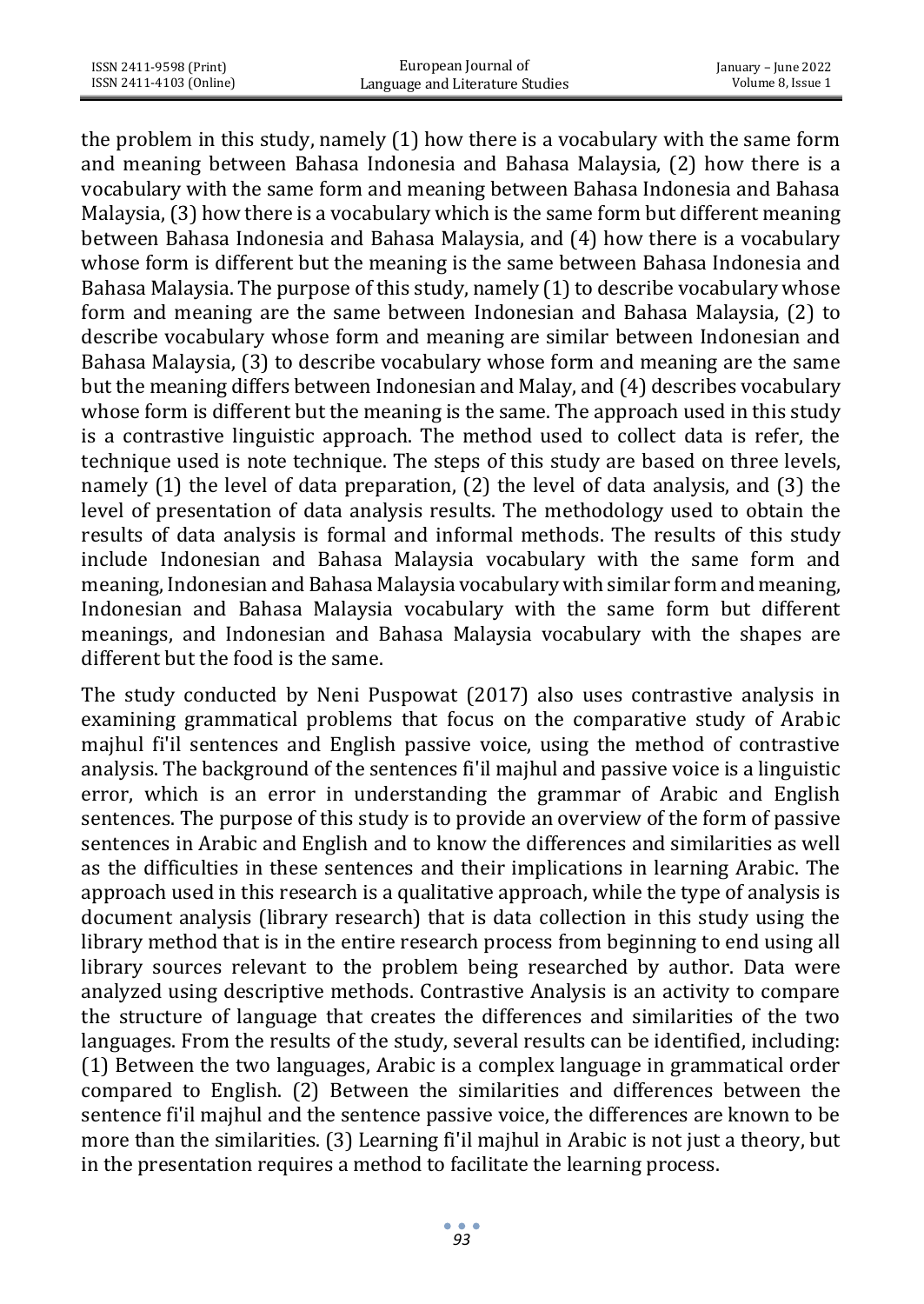| ISSN 2411-9598 (Print)  | European Journal of             | January – June 2022 |
|-------------------------|---------------------------------|---------------------|
| ISSN 2411-4103 (Online) | Language and Literature Studies | Volume 8. Issue 1   |

The results of several previous studies show that there are similarities and differences in this short story analysis study. Almost all studies show similarities from the study design i.e. using contrastive analysis method. Most studies also focus on syntactic aspects to analyze various areas of the text. In addition, many researchers of the analysis of this aspect choose to use the method of contrastive analysis that is comparative analysis of two different languages. But not many people use the Robert Lado model. Various texts from various fields have been used in contrastive analysis including in the fields of pure science, history and literature. Therefore, the researcher chose the genre of short story text in the field of Arabic and Malay language to be analyzed to see the strengths and weaknesses of the text. Based on the findings of the study, it can be concluded that the advantages of these two short stories can be a reference in the teaching of Arabic and Malay.

#### **Summary and Suggestion**

In this section, the researcher explains the conclusions of the study analysis conducted on the similarities and differences of Arabic and Malay adjective phrases based on short stories selected from previous studies and conclusions related to the analysis of research findings conducted by the researcher.

This study is conducted using a qualitative study design. Therefore, descriptive data were obtained. The sample of the study is the researcher himself who will analyze two selected short stories from the group of short stories in Arabic, namely 'An-Nazarat' by Mustafa Lutfi al-Manfaluti. He was a famous writer and poet in Egypt. This collection of short stories 'An-Nazarat' is his most famous work. Meanwhile, the group of short stories in Malay is 'Debu Merah' by Shahnon Ahmad. This collection of short stories 'Debu Merah' is a collection of 19 short stories produced by Sasterawan Negara Shahnon Ahmad. Among the short stories selected from the collection of short stories an-Nazarat by Mustafa Lutfi al-Manfaluti are Madinatu suaadah (مدينة السعادة) Ghurfatul Ahzaan (أغرفة الاحزان) and Hi'bul wal-Zawaaj (الحب والزواج). Meanwhile, the short stories selected from Shahnon Ahmad's group of short stories Debu Merah are Di Tengah Keluarga, Doktor Zaqlul and Gelungnya Terpokah. In addition, the library approach is also done by researchers to collect data related to syntactic aspects of adjective phrases.

The total number of sentence samples for the adjective phrase aspect in 3 Arabic short stories is 31 and 23 sentence samples for the adjective phrase aspect in 3 Malay short stories. The adjective phrase aspect in Arabic short stories shows the greatest number. For the aspect of single adjective phrase, 12 samples of Arabic sentences were analyzed and 11 samples of sentences for Malay. While in the aspect of noun phrases as adjective phrases, the number of sentence samples is the same in both languages, namely 3 sentence samples. Similarly, with the aspect of working phrases as adjective phrases, 7 samples of Arabic sentences were analyzed by the researcher and 5 samples of Malay sentences. As for the aspect of adjective phrases in the form of conjunctions, 9 sentence samples in Arabic and 4 sentence samples in Malay.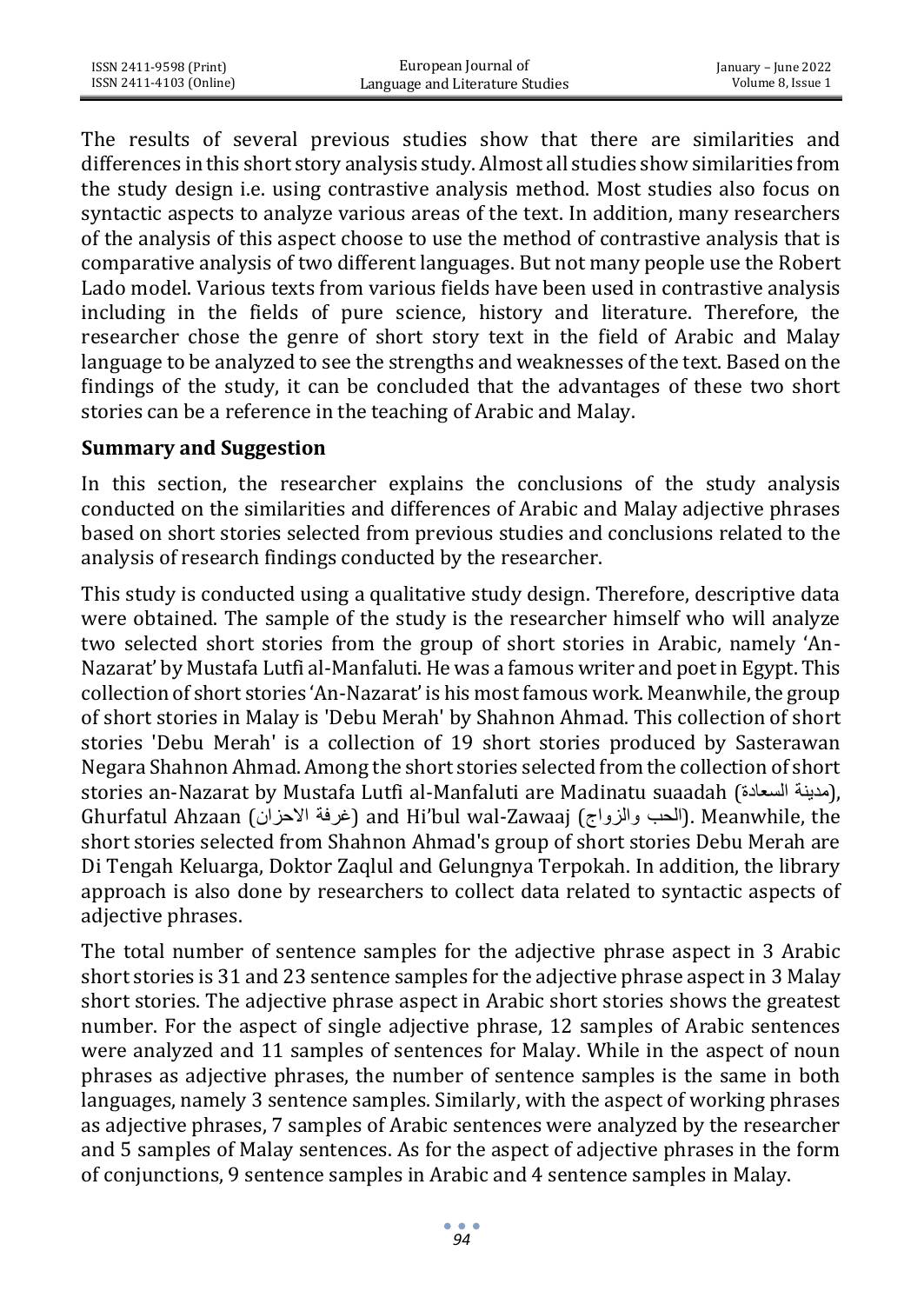Suggestions to do further research are necessary for this material i.e. short story text. The selected short story texts are only three short stories in the book of the Red Dust Short Story Group and three short stories in the an-Nazarat Short Story Group. However, the researcher chose only three to be compared in terms of adjective phrases and backup phrases. The selection of the short story is also based on the short story writer who received the national literary award. In addition, the study of syntactic aspects extensively such as using all the parts contained in this aspect in the text can also be done by other researchers later. This is because, there are still many more elements that have not been revealed from the syntactic aspect to be analyzed based on the short story.

Next is a proposal to the teaching staff to review the Arabic language teaching materials related to the learning of the language system. The study is not intended to assess the strengths and weaknesses of the sentences from the short story but to see the advantages that can be used as teaching and learning materials for foreign language students, especially in the field of syntax. Instructors encourage non-Arabic speaking foreign language students to take theme-based examples for use in language system learning. However, at the same time, examples of sentences from short stories can be utilized by teachers in the process of learning a foreign language. Having obtained the findings of the study, the two short stories have similarities and differences in the aspects of adjective phrases and backup phrases are very clear. Therefore, researchers suggest that these two short stories be utilized for their advantages in language teaching such as in the learning of syntax or morphology.

The teaching and learning outcomes based on the examples of sentences from the short stories actually give an advantage to our students. This is because examples of sentences quoted from short stories can be a guide to students in learning foreign languages better. Similar to the previous study that has been discussed earlier as an example of a study by Aefiqah binti gitin related to the comparison of aspects of cohesion and coherence in literary component short stories based on the Fairclough Model. The purpose of the study is to identify the strengths and weaknesses of both aspects in the short story Anthology of Deer Leather Jackets from Istanbul. They stated the sentences in the short story had their respective advantages for use in language teaching. this has a positive effect on teachers in teaching foreign languages, especially Arabic.

Therefore, one of the researcher's recommendations for this study is that it is hoped that other researchers can use this short story that has been analyzed as a further study for future research. Other researchers can test students learning a foreign language by using short stories as a guide in the language system. in addition to test studies, other researchers also need to leverage the fairclough model to implement more text analysis studies in the field of language education.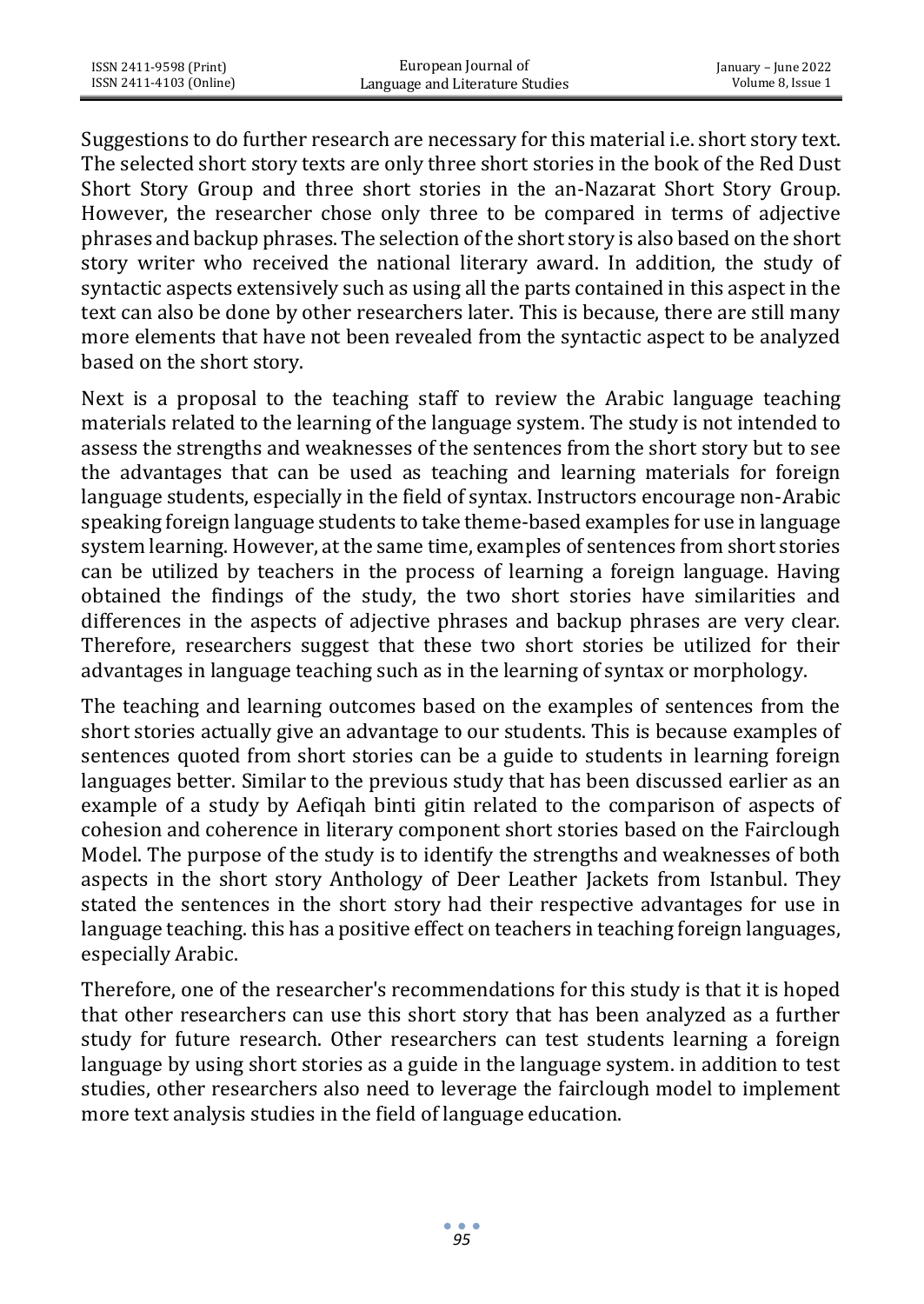#### **References**

- [1] Abdul Rasid Jamian, Shamsudin Othman dan Norzila Md. Yusof. (2011). *Keberkesanan Cerpen dalam Mempertingkat Prestasi Penulisan Karangan Bahasa Melayu dalam Kalangan Murid.* Serdang: Universiti Putra Malaysia
- [2] Abdullah Hassan. (2012). *Linguistik Am*. Selangor : PTS Media Group
- [3] Ahmad Khair Mohd Nor. (2003). *Pengantar Sintaktis Bahasa Melayu*. Utusan Publications &Distributors : Kuala Lumpur
- [4] Ahmad Kilani Mohamed. (2001). *Teori Pengajaran dan Pembelajarn Bahasa Arab di Sekolah Menengah Agama di Malaysia* : Universiti Teknologi Malaysia m/s 193
- [5] Asmah Haji Omar. (2008). *Nahu Kemas Kini, Panduan Bahasa Yang Baik Dan Betul* : Kuala Lumpur: Pts Professional Sdn.Bhd
- [6] Asmah Hj Omar. (2015). *Nahu Melayu Mutakhir Edisi Kelima*. Kuala lumpur : dewan bahasa dan pustaka
- [7] Bin Pa, Mat Taib. (2017). *Perbandingan ciri2 umum nahu bahasa arab dan bahasa melayau dan kaitannya dengan kesulitan pelajar-pelajar melayu mempelajari bahasa arab*. Journal of modern languages, [S.I.] : university of Malaya, Malaysia : 133-147
- [8] Hajah Noresah Binti Baharom, et.al.(2010). *Kamus Dewan Edisi keempat*. Kuala Lumpur: Dewan Bahasa dan Pustaka
- [9] Hajjaz Rafizah Binti Hajjah Abdullah, *Dirasah Taqobuliyah Baina Luqah Arabiy'ah Wa Lughah Melayuwi'yah*. (2014). Dirasah Ulum Insaniy'ah Wa Ijtima'iyah. Jamiah Urduniyah
- [10] Harun, B. & Zawawi, I. (2016). *Konsep dan Strategi Pembelajaran Kosa Kata Bahasa Arab* (Concept & Strategy in Arabic Vocabulary learning ). Bangi, Selangor: Penerbit UKM.ISBN 978-967-412-349-9
- [11] Hashim Haji Musa. (2005). *Bahasa Melayu Dalam Pendidikan Negara*. Pelita Bahasa, 1,8-10
- [12] Ibn Hisham al-Ansari, Abdullah Jamal al-Din. (2007). *Awdah al-masalik ila alfiyah Ibn Malik*. Ji. 1. Mesir: Dar al-Ma'arif
- [13] Jacek Fisiak. (1980). *Theoretical Issues In contrastive linguistics*. Poznan. Adam Mickiewicz University
- [14] Kamarul Shukri Mat Teh. (2009). *Hubungan Penggunaan Strategi Pembelajaran Bahasa dengan Tahap Penguasaan Bahasa Arab*. Journal of Islamic And Arabic Education. Universiti Darul Iman Malaysia : Kuala Terengganu, 1 (1). pp. 41-56. ISSN 1985-6236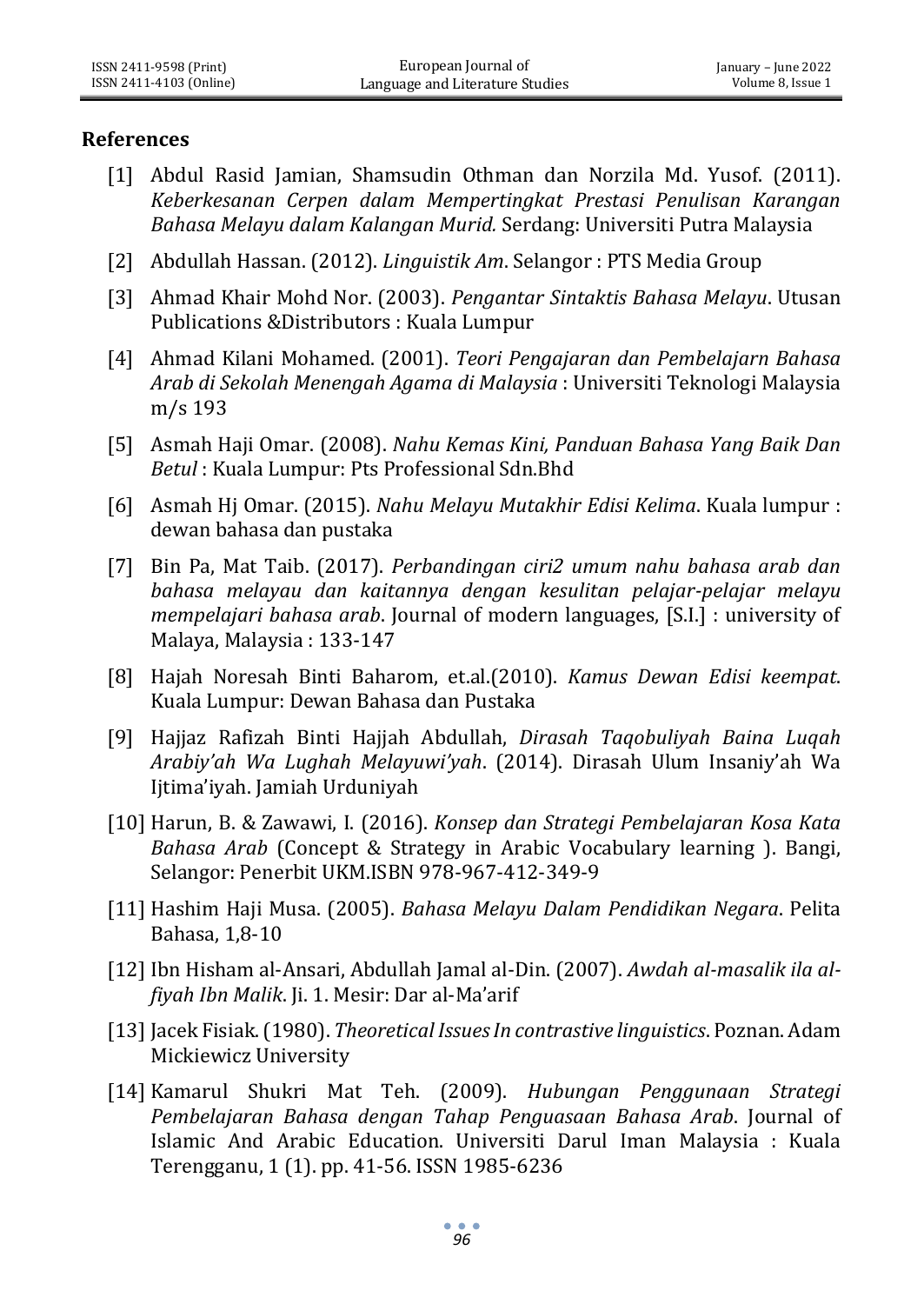- [15] Kramsch,C. (2007), Re-reading Robert Lado, 1957, *Linguistic Across Culture*. *Applied Linguistics For Language Teachers*. International journal of applied linguistics, 17:241-247. Doi: 10.111/j.1473-4192.2007.00149.x
- [16] Mariyati Haji Mohd Nor. (2015*) Analisis Konstrastif Pembentukan Kata Adjektif Bahasa Melayu dan Bahasa Sepanyol* (Contrastive Analysis of Adjectives Formation of Malay and Spanish). EDUCATUM - Journal of Social Science. Tangjung malim, perak: university pendidikan sultan idris. ISSN 2289-9391 / Vol 1 / 2015 / 1–13
- [17] Marohaini Yusof. (2001). *Landasan pengajaran komponen sastera dalam Bahasa Melayu*. Dewan Bahasa, 1 (6): 20-26
- [18] Mohamed, A, K., Muhammad, A & Jasmi, K, A, (2012). *Permasalahan Pengajaran Nahu Bahasa Arab Kepada Pelajar Sarjana Muda Sains Serta Pendidikan*. Fakulti pergurusan dan Sumber Manusia : Universiti Teknologi Malaysia
- [19] Mohammad Baihaqi Hasni. (2017). *Analisis Kontrastif Dalam Penggunaan Gender (*والمؤنث المذكر *(Antara Bahasa Arab dan Bahasa Melayu*. Global Business & Social Entrepreneurship (GBSE). Universiti Malaysia Pahang : Pahang Darul Makmur
- [20] Mustafa Lutfi al-Manfaluti. (1984). *An-Nazarat*. Beirut, Lubnan : Darul Jil
- [21] Mustari, M. I., Jasmi, K. A., Muhammad, A. & Yahya, R. (2012). *Model Pengajaran dan Pembelajaran Bahasa Arab in Seminar Antarabangsa Perguruan dan Pendidikan Islam* [SEAPPI2012] (International Seminar on Teacher and Islamic Education [SEAPPI2012]) at Le Grandeur Palm Resort, Senai, JohorBahru on 8-9 March 2012, pp. 867-878. ISBN 99917-44-89-4
- [22] Nik Safiah Karim et, al. (2010). *Tatabahasa Dewan*. Kuala Lumpur: Dewan Bahasa dan Pustaka
- [23] Nik Safiah Karim, Farid M. Onn, Hashim Haji Musa dan Abdul Hamid Mahmood. (1993). Tatabahasa dewan edisi baharu. Kuala Lumpur: Dewan Bahasa dan Pustaka.
- [24] Nik Safiah Karim, Farid M. Onn, Hashim Haji Musa dan Abdul Hamid Mahmood. (2008). Tatabahasa dewan edisi ketiga. Kuala Lumpur: Dewan Bahasa dan Pustaka.
- [25] Norizan Che Su. (2017). *Analisis Kontrastif Kata Sendi Nama "Pada' Bahasa Melayu dan Bahasa Thai*. Serdang, Selangor: universiti putra Malaysia. ISSN 1823-9242 Jurnal Linguistik Vol.21 (1) Jun. 2017 (055-066)
- [26] Normila Norudin. (2014). *Pengaruh Bahasa Ibunda Terhadap Pembinaan Struktur Ayat Bahasa Arab Dalam Kalangan Pelajar Unisza.* Pusat Pengajian